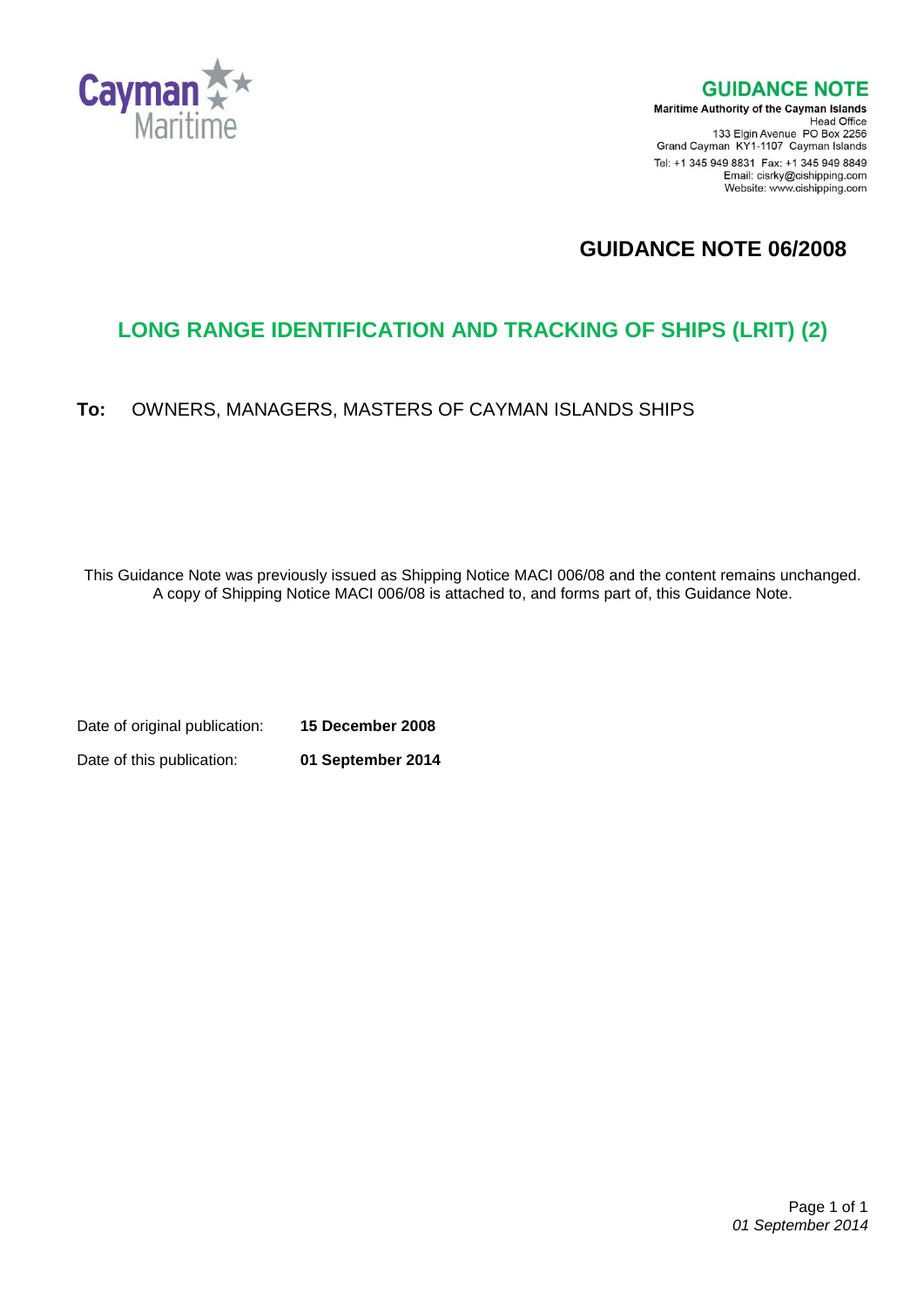

*3 rd Floor, Kirk House*

*22 Albert Panton Street Fax: (1 345) 949 8849 P.O. Box 2256 Tel: (1 345) 949 8831 Grand Cayman KY1-1107 E-mail: [survey@cishipping.com](mailto:survey@cishipping.com) CAYMAN ISLANDS Web site: [www.cishipping.com](http://www.cishipping.com/)*

# **SHIPPING NOTICE NO. MACI 06/2008 – LONG RANGE IDENTIFICATION AND TRACKING OF SHIPS (LRIT) (2)**

# **THIS SHIPPING NOTICE CONTAINS UPDATED INFORMATION TO ASSIST IN COMPLYING WITH THE REQUIREMENTS OF SOLAS V /19-1 (LRIT) FOLLOWING THE EIGHTY FIFTH SESSION OF IMO'S MARITIME SAFETY COMMITTEE**

THIS NOTICE IS DIRECTED PRIMARILY AT:

- OWNERS, MANAGERS OR OPERATORS OF CAYMAN ISLAND SHIPS AND YACHTS OVER 300 GT
- MASTERS OF CAYMAN ISLANDS SHIPS AND YACHTS OVER 300 GT
- RECOGNIZED ORGANIZATIONS

**This Shipping Notice should be read in conjunction with Shipping Notice 05/2008 (Long Range Identification and Tracking of Ships), which remains valid.**

#### **1. Background**

1.1. Long Range Identification and Tracking of Ships (LRIT) is a maritime domain awareness initiative developed at IMO as part of the wider Maritime Security measures adopted following the terrorist attacks of 11 September 2001. LRIT allows Administrations to receive position reports from ships flying their Flag wherever they are in the world. It will also allow Governments to receive similar position reports from all ships in the vicinity of their coastlines and territorial waters.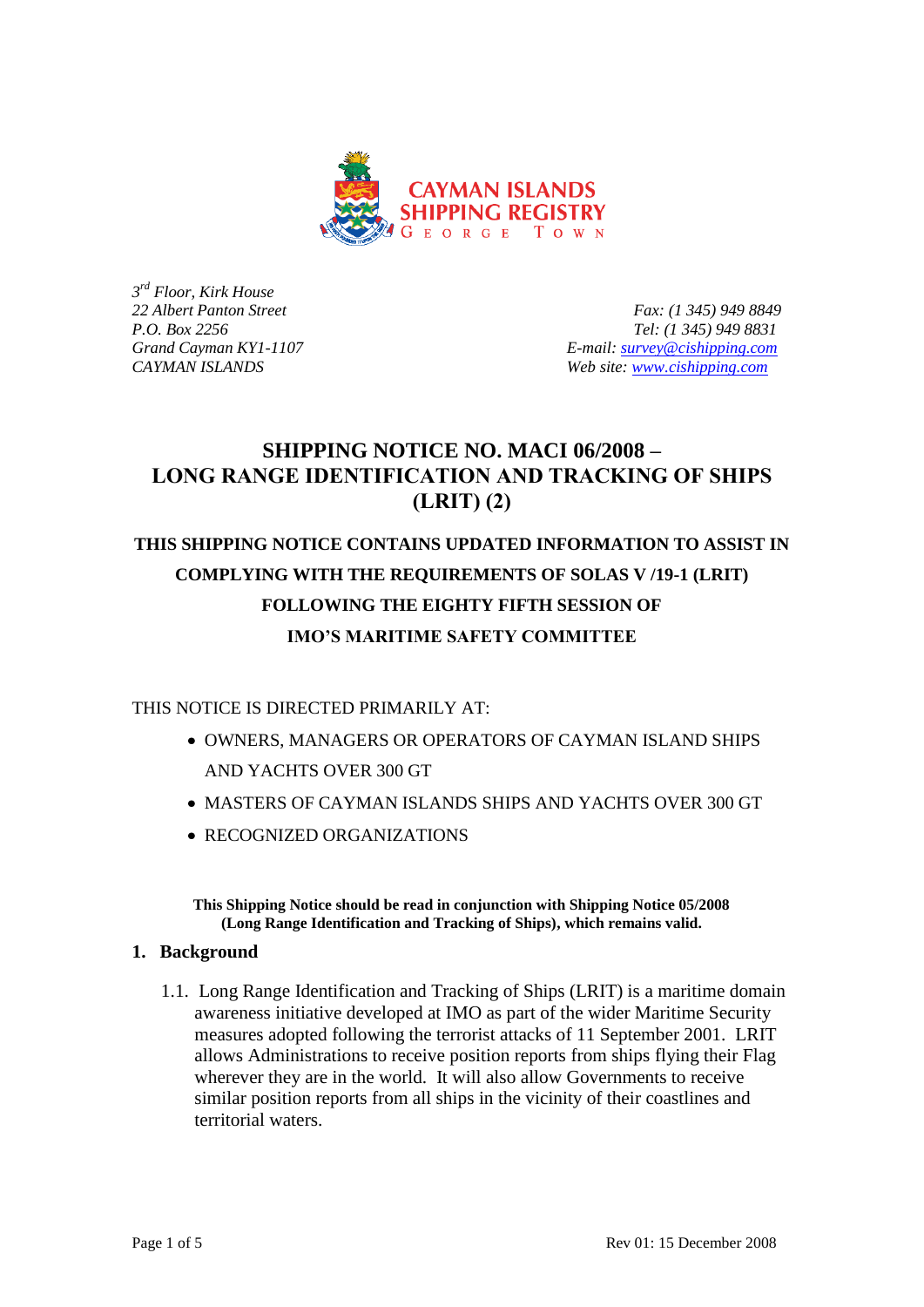- 1.2. The Maritime Safety Committee of IMO met for its eighty fifth session between 26 November and 05 December 2008. During this meeting the Committee discussed, *inter alia*, arrangements for the implementation of SOLAS regulation V/19-1 (LRIT) on 01 January 2009.
- 1.3. The Committee agreed that the date of compliance of ships with the requirements to transmit LRIT information was not subject to extension, and regulation V/19-1 did not include any provisions which an Administration might invoke for granting such extensions.

## **2. Conformance Testing:**

- 2.1. Most Cayman Islands ships have now completed LRIT conformance testing, as required by MSC.1/Circ.1296. In addition to completing the conformance testing, all vessels will require a formal Conformance Test Report. This report must be issued either by the Cayman Islands Shipping Registry or by our recognised Application Service Provider.
- 2.2. A "notification of testing results" will not be sufficient to satisfy the requirements for a Conformance Test Report. From 01 January 2009, Port State Control officers will expect an original Conformance Test Report to be onboard all ships required, at the time of inspection, to comply with SOLAS V/19-1.
- 2.3. Such ships without a Conformance Test Report will be subject to control actions such as delay, detention and refusal of port entry.

## **3. Occasions when it is permissible for a ship to suspend the transmission of LRIT data.**

- 3.1. Recognising that it is not practical for ships to transmit LRIT data continuously during periods of dry-dock, modifications or conversions, MSC.1/Circ.1295 gives guidance on when it is permissible to temporarily cease transmitting LRIT data.
- 3.2. Cayman Islands vessels may temporarily cease transmitting LRIT data in the following circumstances:
	- 3.2.1. When the vessel is in dry-dock or undergoing a period of shipyard repairs, or conversion or major modification.
	- 3.2.2. When the vessel is laid up at a single location and has been removed from service for a period expected to be in excess of one month.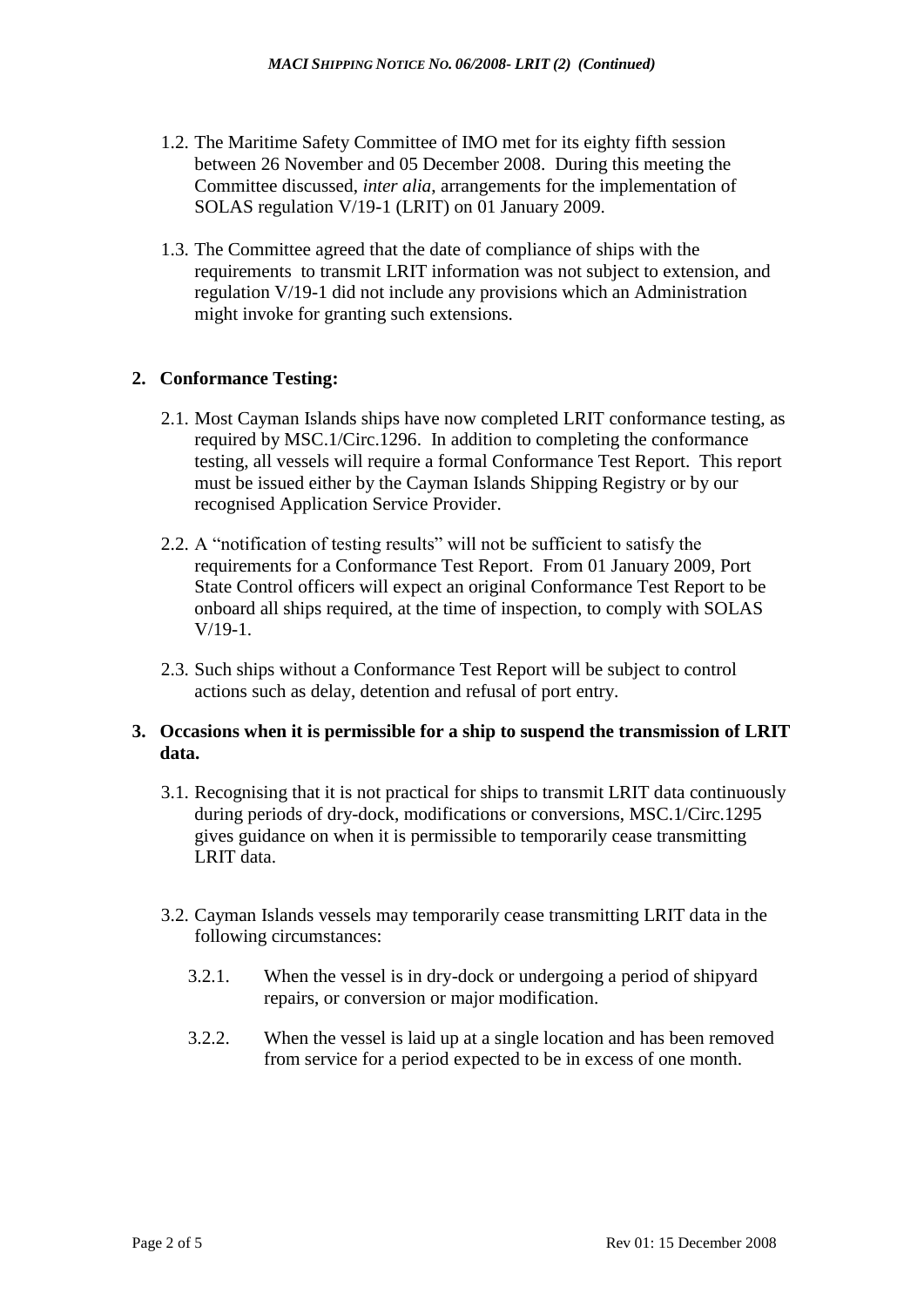- 3.3. When a vessel ceases to transmit LRIT in the above circumstances the master must comply with the following requirements:
	- 3.3.1. The master should notify the Cayman Islands Shipping Register of the intention to cease transmitting LRIT data. This notification should include the reason for ceasing transmission and the expected duration.
	- 3.3.2. The master should notify the relevant authorities of the Contracting Government within whose jurisdiction or territory the vessel is located of the intention to cease transmitting LRIT data. This notification should include the reason for ceasing transmission and the expected duration.
	- 3.3.3. The master should record the date and times between which the shipborne equipment was switched off with the reason for ceasing the transmission of LRIT data. This record should be made in the Official Log Book and the GMDSS Log Book.

#### **4. The conduct of Radio Surveys after 31 December 2008.**

- 4.1. After 31 December 2008 it will not be possible to complete any survey of the radio installation onboard unless the vessel fully complies with the requirements for LRIT contained in SOLAS V/19-1.
- 4.2. To ensure compliance, the following instructions have been issued to surveyors conducting radio surveys on behalf of the Cayman Islands Shipping Registry:

*"These requirements shall apply to the initial, periodical and renewal surveys required by regulation I/9 or regulation I/7.*

*No such survey shall be considered complete unless the ship is in possession of a valid Conformance Test Report issued in accordance with MSC.1/Circ.1296 or MSC.1/Circ.1257. The Conformance Test report must be issued by either the Cayman Islands Shipping Registry or by a Cayman Islands authorized ASP.*

*No such survey shall be completed until the surveyor has received confirmation from the Cayman Islands Shipping Registry that the ship has been successfully integrated into the Cayman Islands Data Centre.*

*This confirmation will normally be included on the Survey Authorisation Form. In cases where no specific authorisation is required, this confirmation can be obtained from [lrit@cishipping.com](mailto:lrit@cishipping.com) prior to commencing the survey.*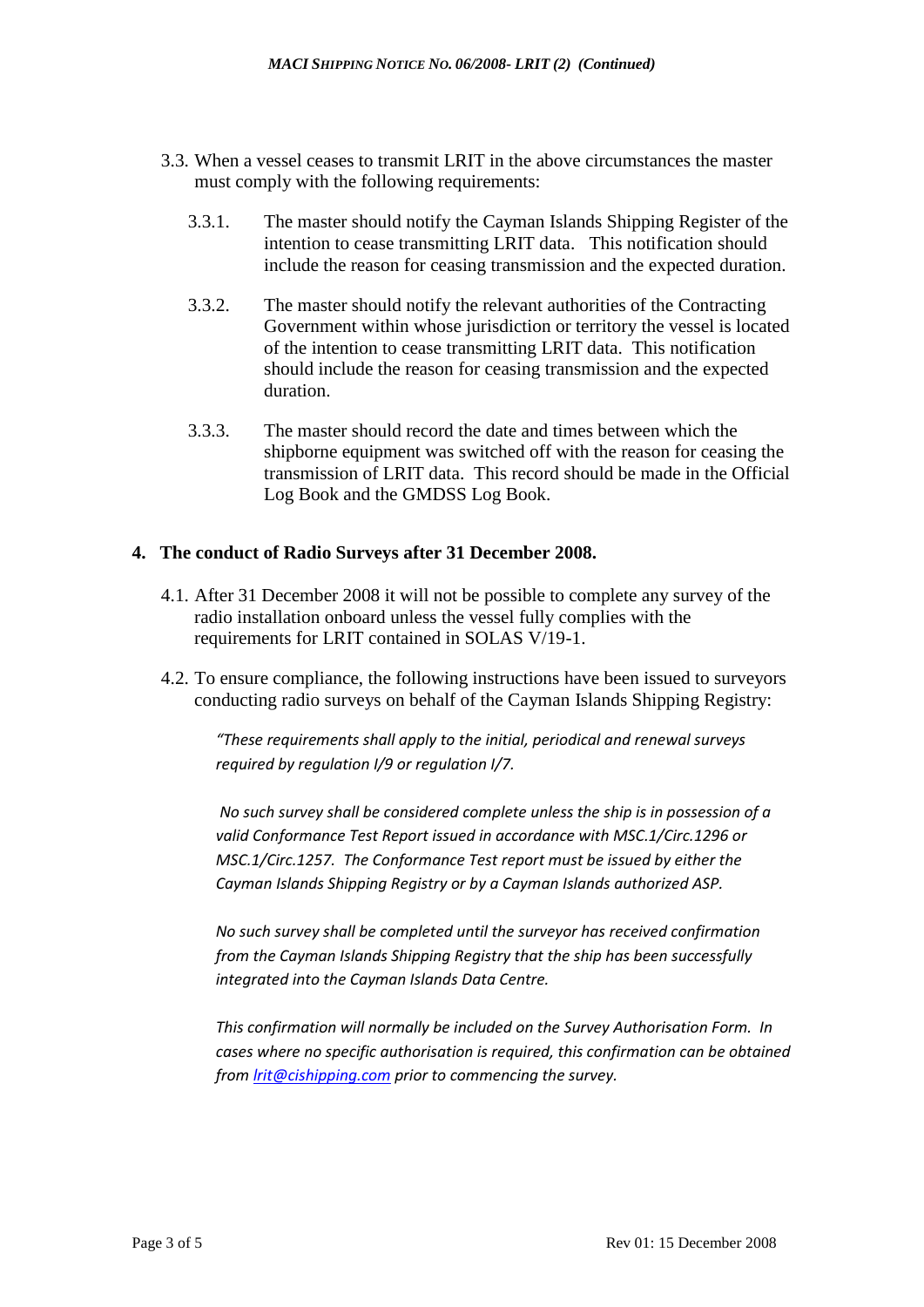*On satisfactory completion of the survey ,the "Form E" (Cargo Ship Safety Equipment Certificate) or "Form P" (Passenger Ship Safety Certificate) should be amended to reflect the provision of LRIT capability."*

4.3. **In summary, no Cargo Ship Safety Radio Certificate or Passenger Ship Safety Certificate can be issued or endorsed after 31 December 2008 unless the requirements for LRIT have been fully complied with.**

## **5. Ships "Flagging In" to the Cayman Islands**

- 5.1. Vessels which register in the Cayman Islands after 31 December 2008 will be required to demonstrate compliance with LRIT requirements as part of the registration process.
- 5.2. To ensure compliance, the following instructions have been issued to surveyors conducting "Flag In" surveys on behalf of the Cayman Islands Shipping Registry:

*"It is to be confirmed that the GMDSS installation has been reprogrammed with all relevant information relating to registration in the Cayman Islands.*

*It is to be confirmed that the ship is in possession of a valid Conformance Test Report issued in accordance with MSC.1/Circ.1296 on behalf of the Government of the Cayman Islands. The Conformance Test report should be issued by either the Cayman Islands Shipping Registry or by a Cayman Islands authorized ASP. An electronic copy of the Test Report will be sufficient for Transfer of Flag.*

*It is to be confirmed by the Cayman Islands Shipping Registry that integration onto the Cayman Islands Data Centre has commenced.*

*This confirmation will normally be included on the Survey Authorisation Form. In cases where this is not included in the Survey Authorisation, the confirmation can be obtained from [lrit@cishipping.com](mailto:lrit@cishipping.com) prior to or during the survey.*

*Until the above points are confirmed, no Cargo Ship Safety Radio Certificate, Cargo Ship Safety Equipment Certificate or Passenger Ship Safety Certificate is to be issued to the ship on behalf of the Government of the Cayman Islands."*

5.3. When a vessel intends to register in the Cayman Islands it is important that the owners send a copy of the existing Conformance Test Report to [lrit@cishipping.com](mailto:lrit@cishipping.com) as soon as possible. Failure to send the Conformance Test Report may result in delays in the ship being registered and issued with the required "Trading Certificates".